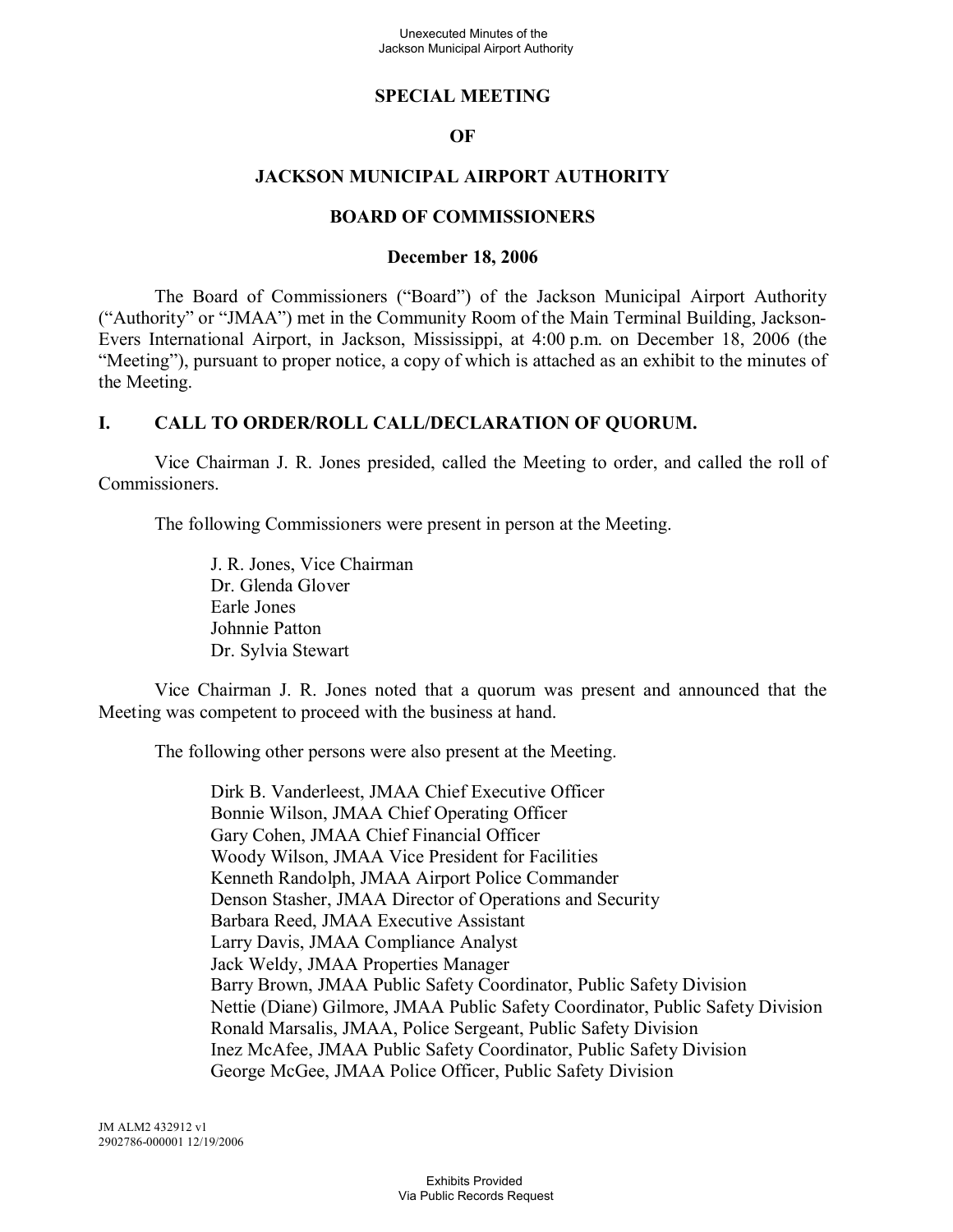Genette Minor, JMAA Public Safety Coordinator, Public Safety Division Linda Owens-Herrington, JMAA Police Sergeant, Public Safety Division Alan L. Moore, Baker Donelson Bearman Caldwell & Berkowitz Chuck Lott, Neel-Schaffer, Inc. Brian Sims, Charbonnet & Associates Clarence Edwards, Mercury Air Center

## **II. INVOCATION.**

## **III. APPROVAL AND EXECUTION OF MINUTES.**

### **A. Open Session and Executive Session of Regular Monthly Meeting on November 20, 2006.**

### **B. Special Work Session on December 14, 2006.**

The Board considered the minutes from the meetings listed above.

After discussion, upon motion duly made by Commissioner Stewart, seconded by Commissioner Glover, and unanimously approved by the affirmative votes of all Commissioners present (Commissioner Earle Jones not being present at this time), said minutes were approved as presented and directed to be filed in the appropriate minute book and records of the Authority.

## **IV. PUBLIC COMMENTS.**

None.

#### **V. REPORTS.**

## **A. Chief Executive Officer.**

1. Airport Project Manager Summary, Ending November 30, 2006.

Mr. Vanderleest directed the Board's attention to this Report, as found in the packet distributed to the Board prior to the Meeting (the "Packet"), and discussed the Report with the Board. A copy of the Packet is attached as an exhibit to the minutes of the Meeting.

#### 2. Airport Activity Statistics Report, Ending November 30, 2006.

Mr. Vanderleest directed the Board's attention to the Activity Report for the month ended November 30, 2006, as found in the Packet.

#### **B. Attorney.**

Mr. Moore said he had nothing to report at this time.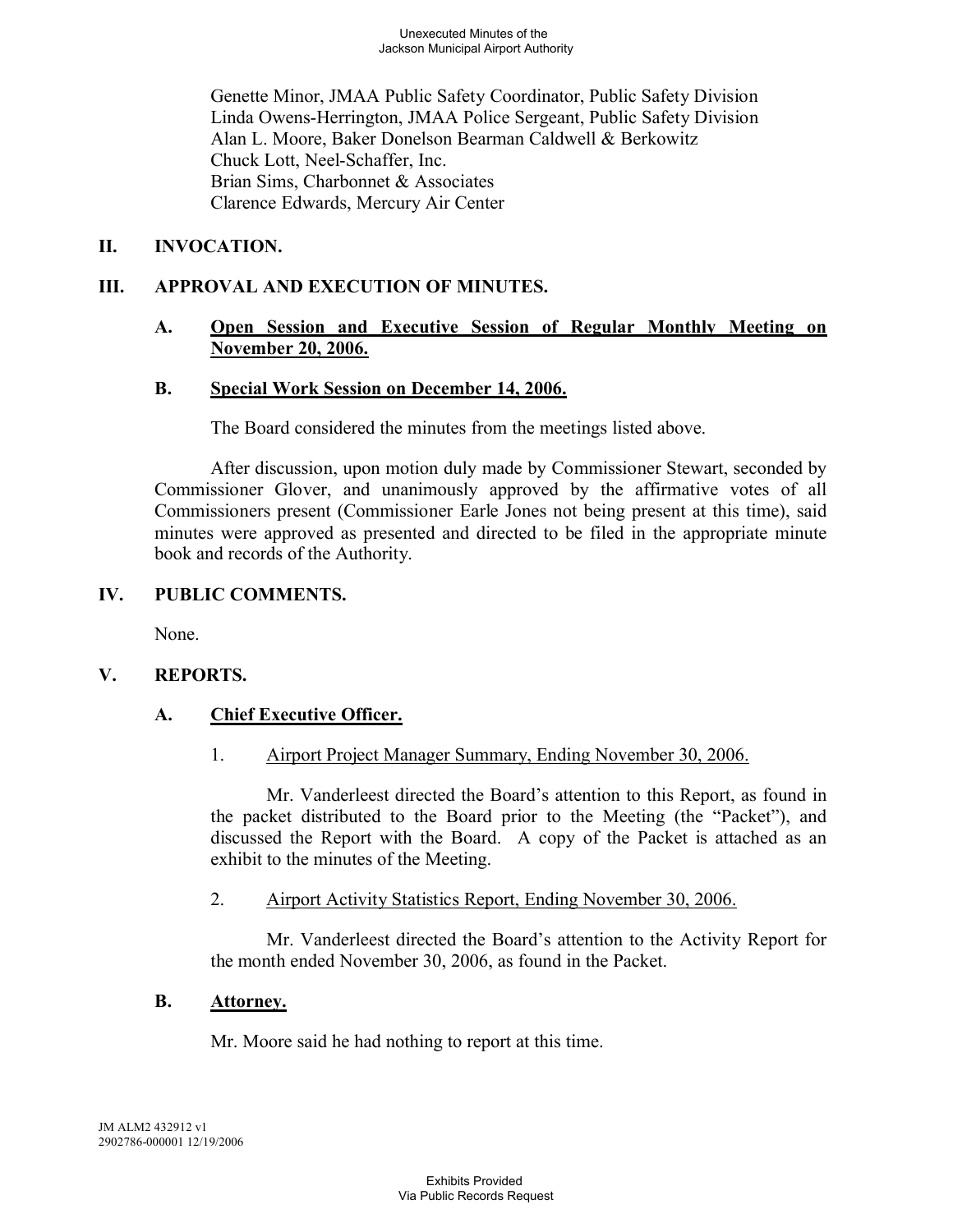### **C. Financial Reports.**

#### 1. Claims Docket for November 2006.

Mr. Vanderleest presented the November 2006 Claims Docket for consideration, as set out in the Packet.

After discussion, upon motion duly made by Commissioner Stewart, seconded by Commissioner Glover, and unanimously approved by the affirmative votes of all Commissioners present (Commissioner Earle Jones not being present at this time), the Board adopted the following resolution.

## **RESOLUTION APPROVING CERTAIN CLAIMS ON THE JACKSON MUNICIPAL AIRPORT AUTHORITY CLAIMS DOCKET, BEING CLAIM NO. 73634 THROUGH CLAIM NO. 73784, BOTH INCLUSIVE, APPEARING ON PAGES 3069 THROUGH 3073 OF THE CLAIMS DOCKET, BOTH INCLUSIVE, IN THE TOTAL AMOUNT OF \$1,063,293.21**

**WHEREAS,** the Board of Commissioners (the "Board") of the Jackson Municipal Airport Authority (the "Authority") has reviewed and considered the Claims Docket of the Authority for the month of November 2006, being Claim No. 73634 through Claim No. 73784, both inclusive, appearing on pages 3069 through 3073 of the Claims Docket of the Authority, both inclusive (the "Claims");

**NOW, THEREFORE, BE IT RESOLVED,** the Board hereby approves and authorizes payment of the Claims in the total amount of \$1,063,293.21 as set forth on said Claims Docket.

#### 2. Financial Reports for November 2006.

Mr. Vanderleest discussed with the Board the financial reports for the Authority for the month of November 2006, as found in the Packet.

Commissioner Earle Jones joined the Meeting.

After discussion, upon motion duly made by Commissioner Stewart, seconded by Commissioner Patton, and unanimously approved by the affirmative votes of all Commissioners present, the Board adopted the following resolution.

#### **RESOLUTION ACCEPTING FINANCIAL REPORTS FOR NOVEMBER 2006**

**WHEREAS,** the Board of Commissioners (the "Board") of the Jackson Municipal Airport Authority (the "Authority") has reviewed certain financial statements for the Authority for the month and period ended November 30, 2006 (the "Financial Reports"), as (i) included in the packet distributed to the Board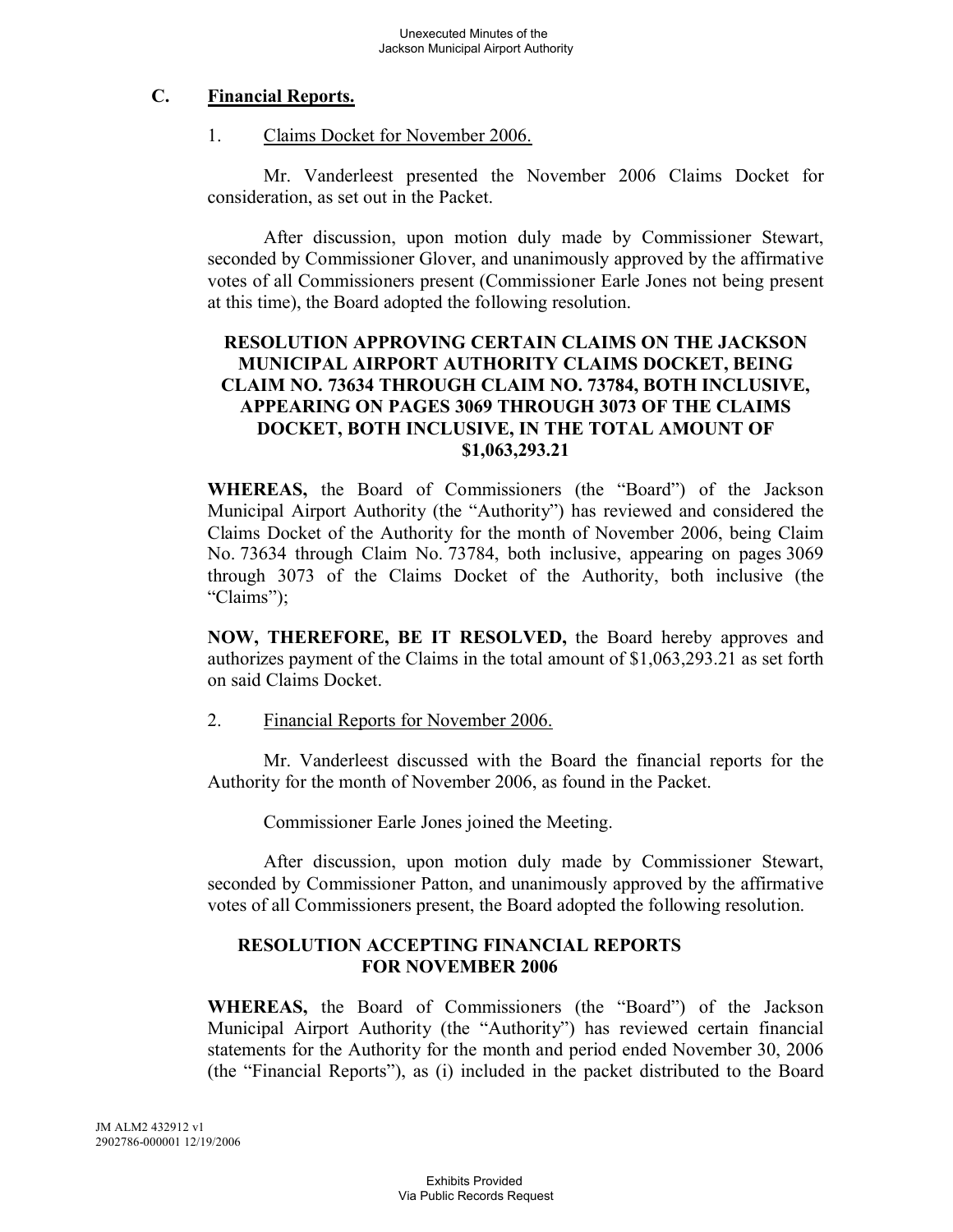prior to the December 18, 2006, Special Monthly Meeting of the Board and (ii) incorporated herein by reference;

**NOW, THEREFORE, BE IT RESOLVED,** the Board hereby accepts the Financial Reports.

## **VI. DISCUSSION/ACTION ITEMS.**

## **A. Strategic Initiatives.**

- 1. Organizational Management and Development.
	- a. Election of Officers.

Vice Chairman J. R. Jones asked Mr. Moore, as general legal counsel to the Authority, to explain the process for electing a new Chairman of the Authority.

Mr. Moore said that the Bylaws of the Authority require any vacancy to be filled by the Commissioners for the unexpired portion of the vacated term. Because Mr. Thames was no longer a member of the Board, a vacancy existed in the office of Chairman, and that vacancy must be filled by the Commissioners.

After discussion, upon motion duly made by Commissioner Glover, seconded by Commissioner Patton, and unanimously approved by the affirmative votes of all Commissioners present, the Board adopted the following resolution.

## **RESOLUTION ELECTING CHAIRMAN AND VICE CHAIRMAN OF BOARD OF COMMISSIONERS**

**RESOLVED**, the Board of Commissioners (the "Board") of the Jackson Municipal Airport Authority hereby elect (i) J. R. Jones to serve as Chairman of the Board and (ii) Dr. Sylvia Stewart to serve as Vice Chairman of the Board until the election and taking of office of their respective successors.

## b. Approval of Board Travel.

Mr. Vanderleest said that he was not aware of any Board travel which required Board approval, so no discussion or action was taken on this matter.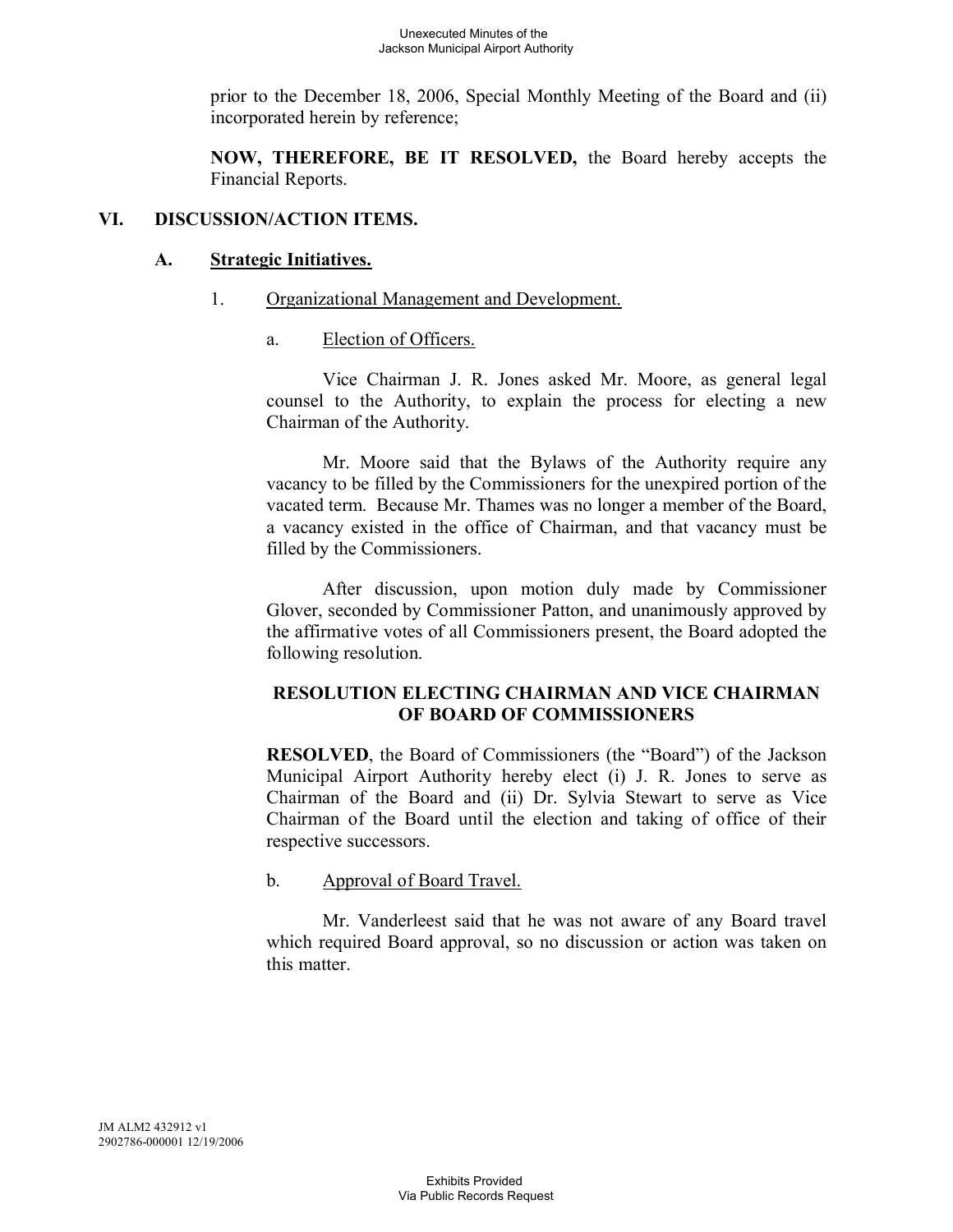- c. Employee Recognition.
	- (1) AAAE ATSI Training Certificate.
		- (a) Barry Brown, Public Safety Coordinator, Public Safety Division.
			- (1) Superior Level Administration Category.

Chairman J. R. Jones and Mr. Vanderleest commended Mr. Brown for receiving his Certificate for completion of Superior Level training in the category of Administration.

- (b) Nettie (Diane) Gilmore, Public Safety Coordinator, Public Safety Division.
	- (1) Superior Level Police/Public Safety & Security Category.
	- (2) Superior Level Aircraft Rescue & Firefighting Category.

Chairman J. R. Jones and Mr. Vanderleest commended Ms. Gilmore for receiving her Certificates for completion of Superior Level training in the categories of (i) Police/Public Safety & Security and (ii) Aircraft Rescue & Firefighting.

- (c) Ron Marsalis, Police Sergeant, Public Safety Division.
	- (1) Superior Level Police/Public Safety & Security Category.

Chairman J. R. Jones and Mr. Vanderleest commended Sgt. Marsalis for receiving his Certificate for completion of Superior Level training in the category of Police/Public Safety & Security.

- (d) Inez McAfee, Public Safety Coordinator, Public Safety Division.
	- (1) Superior Level Aircraft Rescue & Fire Fighting Category.

Chairman J. R. Jones and Mr. Vanderleest commended Ms. McAfee for receiving her Certificate for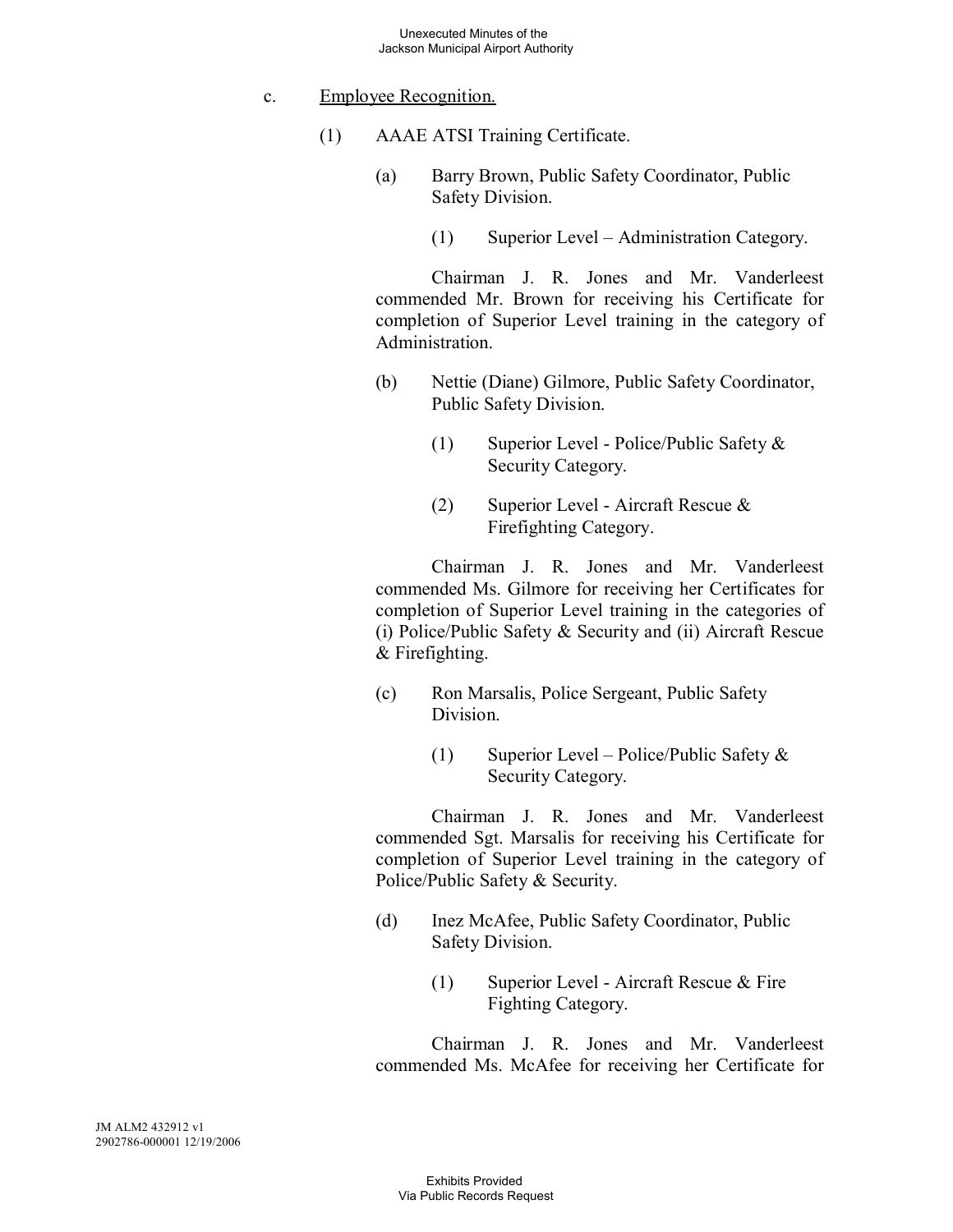completion of Superior Level training in the category of Aircraft Rescue and Fire Fighting.

- (e) George McGee, Police Officer, Public Safety Division.
	- (1) Superior Level Aircraft Rescue & Fire Fighting Category.

Chairman J. R. Jones and Mr. Vanderleest commended Mr. McGee for receiving his Certificate for completion of Superior Level training in the category of Aircraft Rescue and Fire Fighting.

- (f) Genette Minor, Public Safety Coordinator, Public Safety Division.
	- (1) Superior Level Operations/Maintenance Category.
	- (2) Superior Level Administration Category.

Chairman J. R. Jones and Mr. Vanderleest commended Ms. Minor for receiving her Certificates for completion of Superior Level training in the categories of (i) Operations/Maintenance and (ii) Administration.

- (g) Linda Owens-Harrington, Police Sergeant, Public Safety Division.
	- (1) Superior Level Police/Public Safety & Security Category.
	- (2) Superior Level Operations/Maintenance Category.

Chairman J. R. Jones and Mr. Vanderleest commended Sgt. Owens-Harrington for receiving her Certificates for completion of Superior Level training in the categories of (i) Police/Public Safety & Security and (ii) Operations/Maintenance.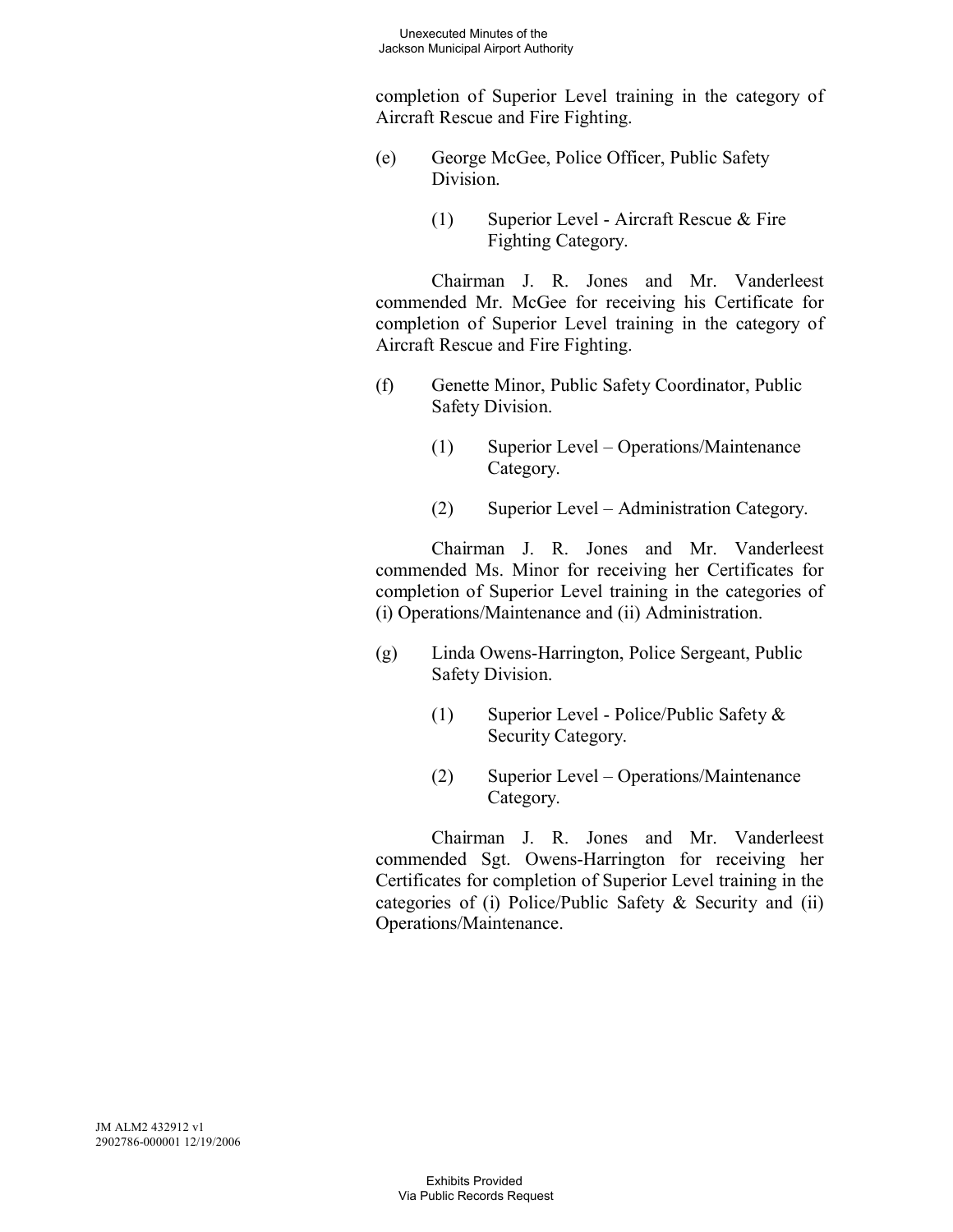### 2. Planning Budgeting and Financial Management.

#### a. Fiscal Year 2006 Audit.

Mr. Vanderleest reminded the Board that, at the Special Work Session of the Board on December 14, 2006, Brent Saunders and Pat Baldwin of Breazeale, Saunders & O'Neil, Ltd. (the "Auditors"), the Authority's certified public accounting firm, had presented and reviewed with the Board the following documents, which together comprise the audit report for fiscal year 2006 (the "Fiscal Year 2006 Audit"): (i) Audited Financial Statements and Independent Auditors' Reports on Internal Accounting Controls and Compliance for the Period Ended September 30, 2006, and (ii) Management Letter dated September 30, 2006. Mr. Vanderleest asked the Board to consider approving and accepting the Fiscal Year 2006 Audit. Copies of the (i) Audited Financial Statements and Independent Auditors' Reports on Internal Accounting Controls and Compliance for the Period Ended September 30, 2006, and the (ii) Management Letter dated September 30, 2006, are attached as exhibits to the minutes of the Meeting.

During discussion, Commissioner Glover expressed concern about continuing problems with reconciling credit card payments for parking, as discussed in the Management Letter dated September 30, 2006. She requested that the staff provide a detailed report on measures taken to resolve this problem within ninety (90) days.

After further discussion, upon motion duly made by Commissioner Stewart, seconded by Commissioner Earle Jones, and unanimously approved by the affirmative votes of all Commissioners present, the Board adopted the following resolution.

# **RESOLUTION ACCEPTING FISCAL YEAR 2006 AUDIT**

**WHEREAS**, Breazeale, Saunders & O'Neil, Ltd. (the "Auditors") have presented and discussed with the Board of Commissioners (the "Board") of the Jackson Municipal Airport Authority (the "Authority") the (i) Audited Financial Statements and Independent Auditors' Reports on Internal Accounting Controls and Compliance for the Period Ended September 30, 2006, and the (ii) Management Letter dated September 30, 2006 (collectively, the "Fiscal Year 2006 Audit"); and

**WHEREAS**, the Board has reviewed and considered the Fiscal Year 2006 Audit;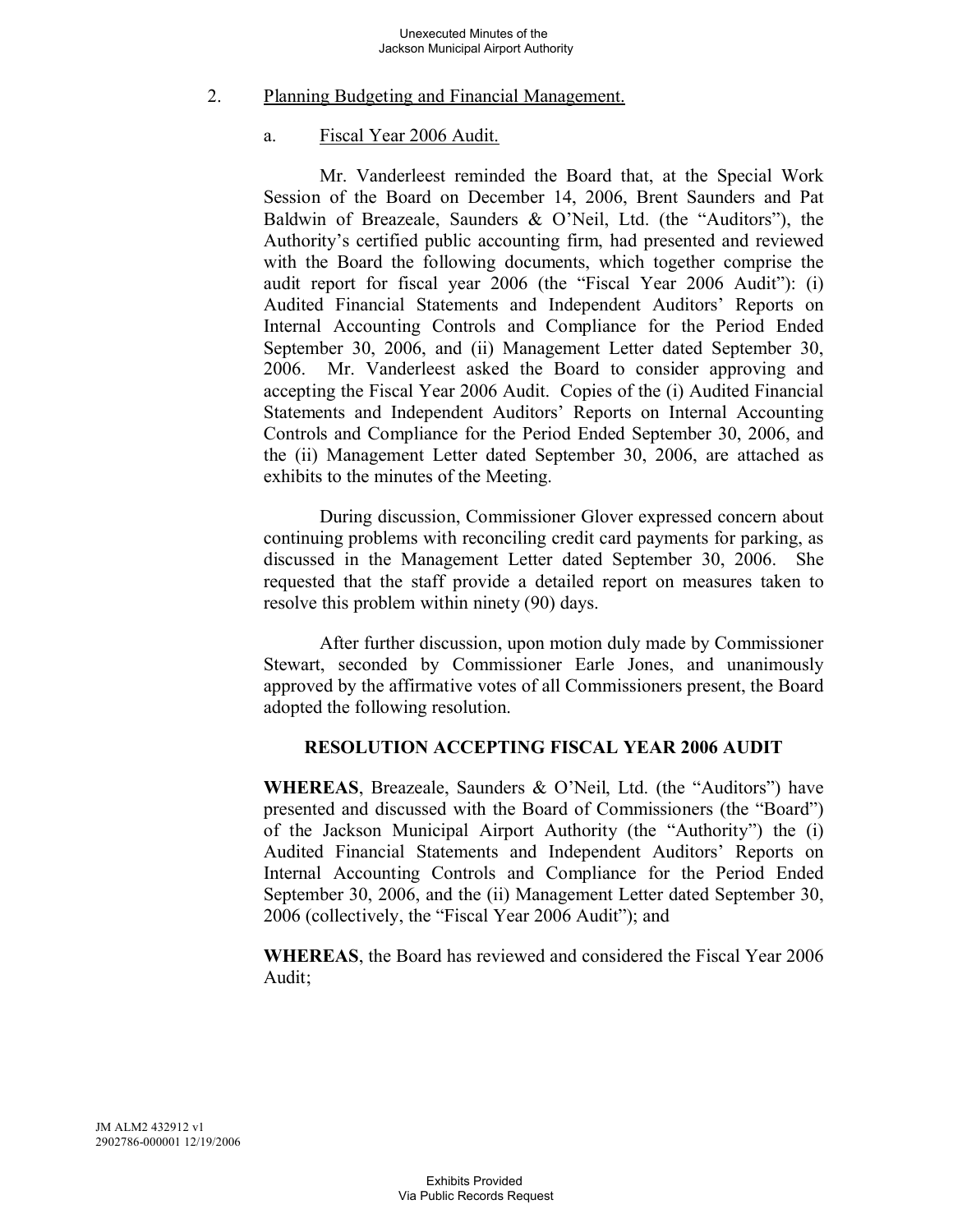**NOW, THEREFORE, BE IT RESOLVED**, the Board hereby approves and accepts the Fiscal Year 2006 Audit and directs the staff of the Authority to take whatever actions are necessary and appropriate to comply with the recommendations set forth in said Management Letter and report thereon to the Board within ninety (90) days.

### b. West Rankin Utility Authority, First Amendment to Service Agreement, JEIA.

Mr. Vanderleest directed the Board's attention to the memorandum dated December 15, 2006, in the Packet, which discussed this matter. As set forth therein, the staff recommended that the Board approve and authorize execution of a certain First Amendment to the Service Agreement for the Treatment of Wastewater Between Customers and West Rankin Utility Authority (the "First Amendment"). As a customer of the West Rankin Utility Authority, this amendment would result in an increase of approximately \$22,795.00 in annual fees paid by the Authority for treatment of wastewater. A copy of said First Amendment is attached as an exhibit to the minutes of the Meeting.

After discussion, upon motion duly made by Commissioner Earle Jones, seconded by Commissioner Stewart, and unanimously approved by the affirmative votes of all Commissioners present, the Board adopted the following resolution.

### **RESOLUTION APPROVING AND AUTHORIZING EXECUTION OF FIRST AMENDMENT TO THE SERVICE AGREEMENT FOR THE TREATMENT OF WASTEWATER BETWEEN CUSTOMERS AND WEST RANKIN UTILITY AUTHORITY**

**WHEREAS**, the Jackson Municipal Airport Authority (the "Authority") is a customer of the West Rankin Utility Authority ("WRUA") for treatment of the Authority's wastewater from Jackson-Evers International Airport (the "Wastewater"); and

**WHEREAS**, that certain Service Agreement for the Treatment of Wastewater Between Customers and West Rankin Utility Authority sets forth the terms and conditions by which the Authority's Wastewater is treated; and

**WHEREAS**, the customers of WRUA have been asked to review and approve a certain First Amendment to the Service Agreement for the Treatment of Wastewater Between Customers and West Rankin Utility Authority (the "First Amendment"), a copy of said First Amendment being (i) attached to the minutes of the December 18, 2006, Special Meeting of the Board of Commissioners (the "Board") of the Authority and (ii) incorporated herein by reference; and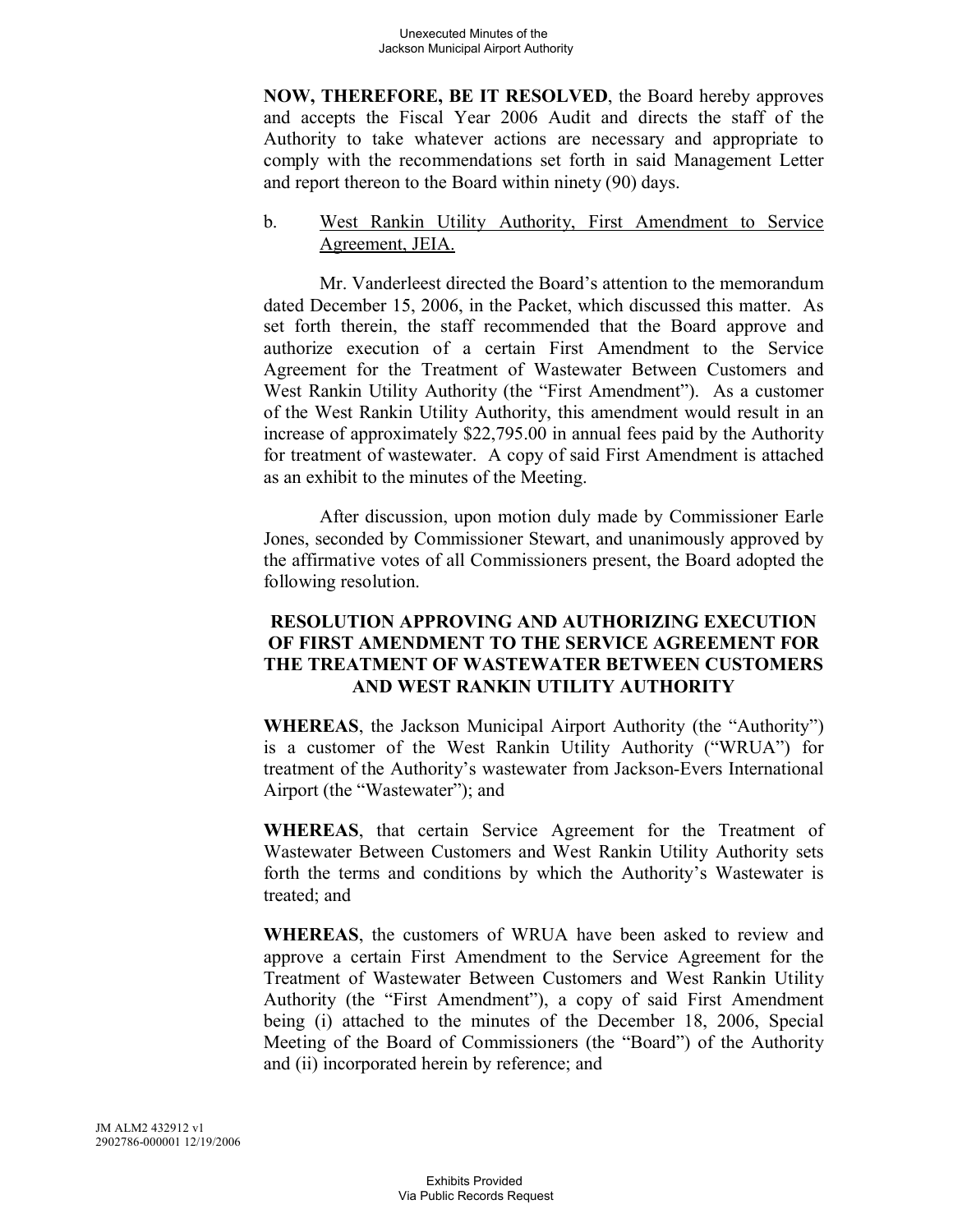**WHEREAS**, the staff of the Authority has recommended that the Board approve and authorize execution of the First Amendment; and

**WHEREAS**, the Board has reviewed and considered the First Amendment;

**NOW, THEREFORE, BE IT RESOLVED**, the Board hereby determines that it would be in the best interests of and in furtherance of the duties and responsibilities of the Authority to, the Board hereby does: (i) approve the form of the First Amendment and (ii) authorize and direct the Chief Executive Officer of the Authority to execute the First Amendment.

#### 3. Infrastructure Development and Project Management.

a. JMAA Contract No. 005-05-220, Parking Garage Expansion, JEIA: Change Order No. 12.

Mr. Vanderleest directed the Board's attention to the memorandum dated December 12, 2006, which described this matter, and Change Order No. 12, as found in the Packet. As set forth therein, Mr. Vanderleest said that the staff of the Authority and Walker Parking Consultants ("Walker"), the Authority's professional consultant for this project, recommended approval and accomplishment of Change Order No. 12 to Contract No. 005-05-220, which would increase the contract cost by \$1,224.00, and add no days for completion of the Project, in consideration for certain additional work more particularly described in Change Order No. 12.

After discussion, upon motion duly made by Commissioner Glover, seconded by Commissioner Patton, and unanimously approved by the affirmative votes of all Commissioners present, the Board adopted the following resolution.

## **RESOLUTION APPROVING AND AUTHORIZING EXECUTION AND ACCOMPLISHMENT OF CHANGE ORDER NO. 12, CONTRACT NO. 005-05-220, PARKING GARAGE EXPANSION, JACKSON-EVERS INTERNATIONAL AIRPORT**

**WHEREAS,** the Jackson Municipal Airport Authority (the "Authority") previously entered into a certain agreement identified as Contract No. 005- 05-220 (the "Contract") with Yates/Brashears for expansion of the parking garage at Jackson-Evers International Airport (the "Project"); and

**WHEREAS**, Walker Parking Consultants ("Walker"), the Authority's professional consultant for the Project, and the staff of the Authority have recommended that the Board of Commissioners (the "Board") of the Authority approve and authorize execution and accomplishment of a certain Change Order No. 12 to the Contract, which would increase the cost of the Project by \$1,224.00, and add no days for completion of the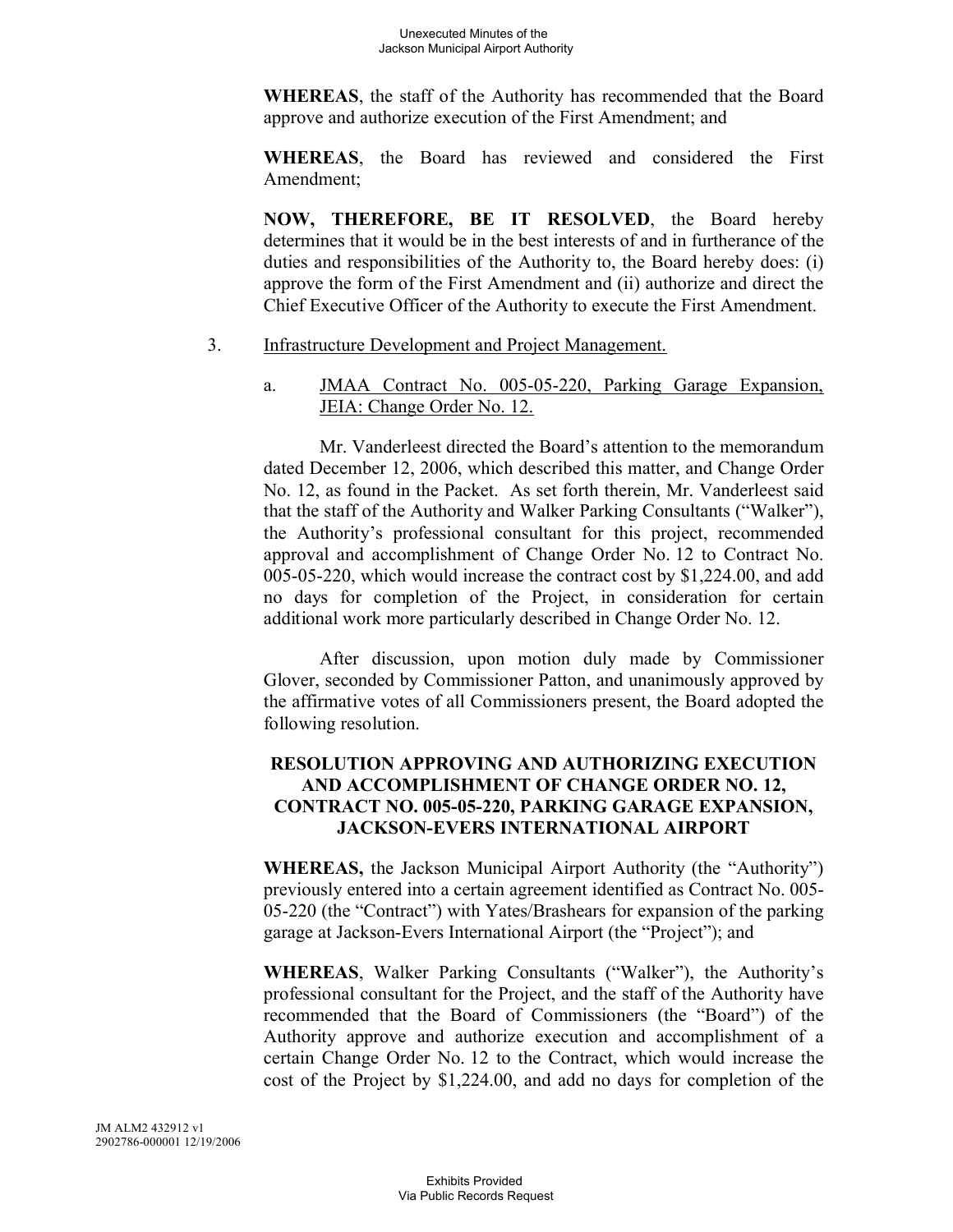Project, as more particularly described in that certain Change Order No. 12, a copy of said Change Order No. 12 being (i) included in the packet distributed to the Board prior to the December 18, 2006, Special Monthly Meeting of the Board and (ii) incorporated herein by reference; and

**WHEREAS,** the Board has reviewed Change Order No. 12 and considered said recommendation by Walker and the staff of the Authority;

**NOW, THEREFORE, BE IT RESOLVED,** the Board hereby determines that it would be in the best interests of and in furtherance of the duties and responsibilities of the Authority to, and the Board hereby does, approve and authorize execution and accomplishment of Change Order No. 12 to Contract No. 005-05-220.

### b. JMAA Contract No. 018-06-247, Landscaping for Parking Garage, JEIA: Change Order No. 3.

Mr. Vanderleest directed the Board's attention to the memorandum dated December 11, 2006, which described this matter, and Change Order No. 3, as found in the Packet. As set forth therein, Walker Parking Consultants, the Authority's professional consultant for this project, and the staff of the Authority recommended approval and accomplishment of Change Order No. 3 to Contract No. 018-06-247, which would increase the contract cost by \$18,290.00, and add no days to the time for completion of the project, in consideration for certain additional work more particularly described in Change Order No. 3.

After discussion, upon motion duly made by Commissioner Earle Jones, seconded by Commissioner Stewart, and unanimously approved by the affirmative votes of all Commissioners present, the Board adopted the following resolution.

## **RESOLUTION APPROVING AND AUTHORIZING EXECUTION AND ACCOMPLISHMENT OF CHANGE ORDER NO. 3, CONTRACT NO. 018-06-247, LANDSCAPING AND RELATED SERVICES, JACKSON-EVERS INTERNATIONAL AIRPORT**

**WHEREAS,** the Jackson Municipal Airport Authority (the "Authority") previously entered into an agreement identified as Contract No. 018-06- 247 (the "Contract") with Love Irrigation, Inc. for landscaping and related services at Jackson-Evers International Airport (the "Project"); and

**WHEREAS,** Walker Parking Consultants ("Walker"), the Authority's professional consultant for the Project, and the staff of the Authority have recommended that the Board of Commissioners (the "Board") of the Authority approve and authorize execution and accomplishment of a certain Change Order No. 3, which would increase the cost of the project by \$18,290.00, and add no days to the time for completion of the Project,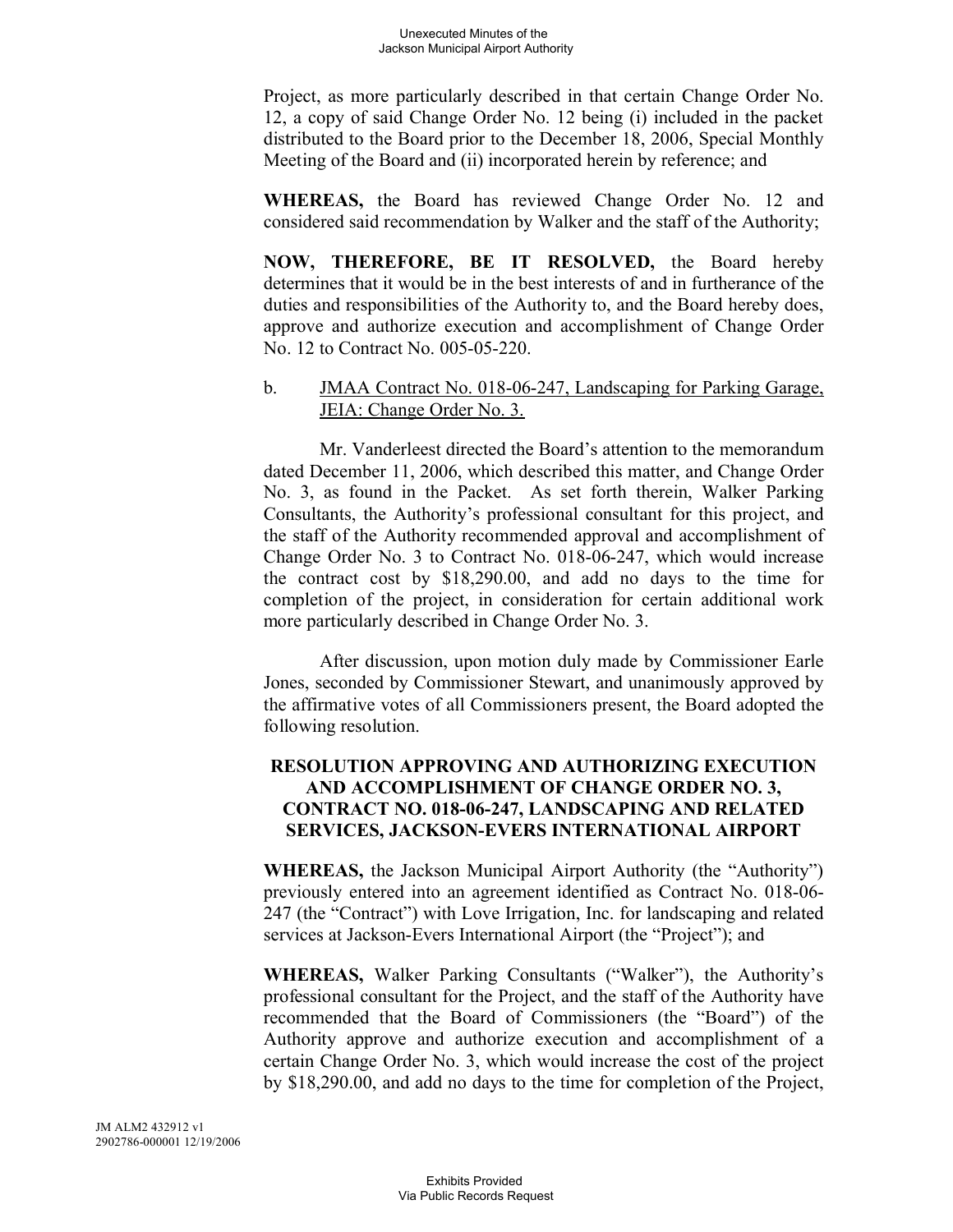in consideration for certain additional work more particularly set forth in Change Order No. 3, a copy of said Change Order No. 3 being (i) included in the packet distributed to the Board prior to the December 18, 2006, Special Monthly Meeting of the Board and (ii) incorporated herein by reference; and

**WHEREAS,** the Board has reviewed Change Order No. 3 and considered said recommendation by Walker and the staff of the Authority;

**NOW, THEREFORE, BE IT RESOLVED**, the Board hereby determines that it would be in the best interests of and in furtherance of the duties and responsibilities of the Authority to, and the Board hereby does, approve and authorize execution and accomplishment of Change Order No. 3 to the Contract.

### c. JMAA Project No. 053-06, Runway Maintenance, Rubber Removal, JEIA: Authorization to Award Bid.

Mr. Vanderleest directed the Board's attention to the memorandum dated December 12, 2006, and the Bid Tabulation Form dated November 21, 2006, in the Packet, which described this matter. As set forth therein, the Authority received three (3) bids after publishing an advertisement for bids for this project. The staff of the Authority recommended that the Board accept the bid submitted by Hi-Lite Markings, Inc. in the amount of \$86,000.00 as the lowest and best bid for this project.

After discussion, upon motion duly made by Commissioner Stewart, seconded by Commissioner Earle Jones, and unanimously approved by the affirmative votes of all Commissioners present, the Board adopted the following resolution.

## **RESOLUTION ACCEPTING BID BY HI-LITE MARKINGS, INC. FOR PROJECT NO. 053-06, RUNWAY MAINTENANCE, RUBBER REMOVAL, JACKSON-EVERS INTERNATIONAL AIRPORT**

**WHEREAS**, after publication of an advertisement for bids in accordance with applicable law, the Jackson Municipal Airport Authority (the "Authority") received three (3) bids for runway maintenance and rubber removal at Jackson-Evers International Airport, identified as Project No. 053-06 (the "Project"); and

**WHEREAS**, as set forth in that certain Bid Tabulation Form dated November 21, 2006 (the "Bid Tabulation Form"), the low bid for the Project was submitted by Hi-Lite Markings, Inc. ("Hi-Lite") in the amount of \$86,000.00 (the "Bid"), a copy of said Bid Tabulation Form being (i) included in the packet distributed to the Board prior to the December 18, 2006, Special Monthly Meeting of the Board and (ii) incorporated herein by reference; and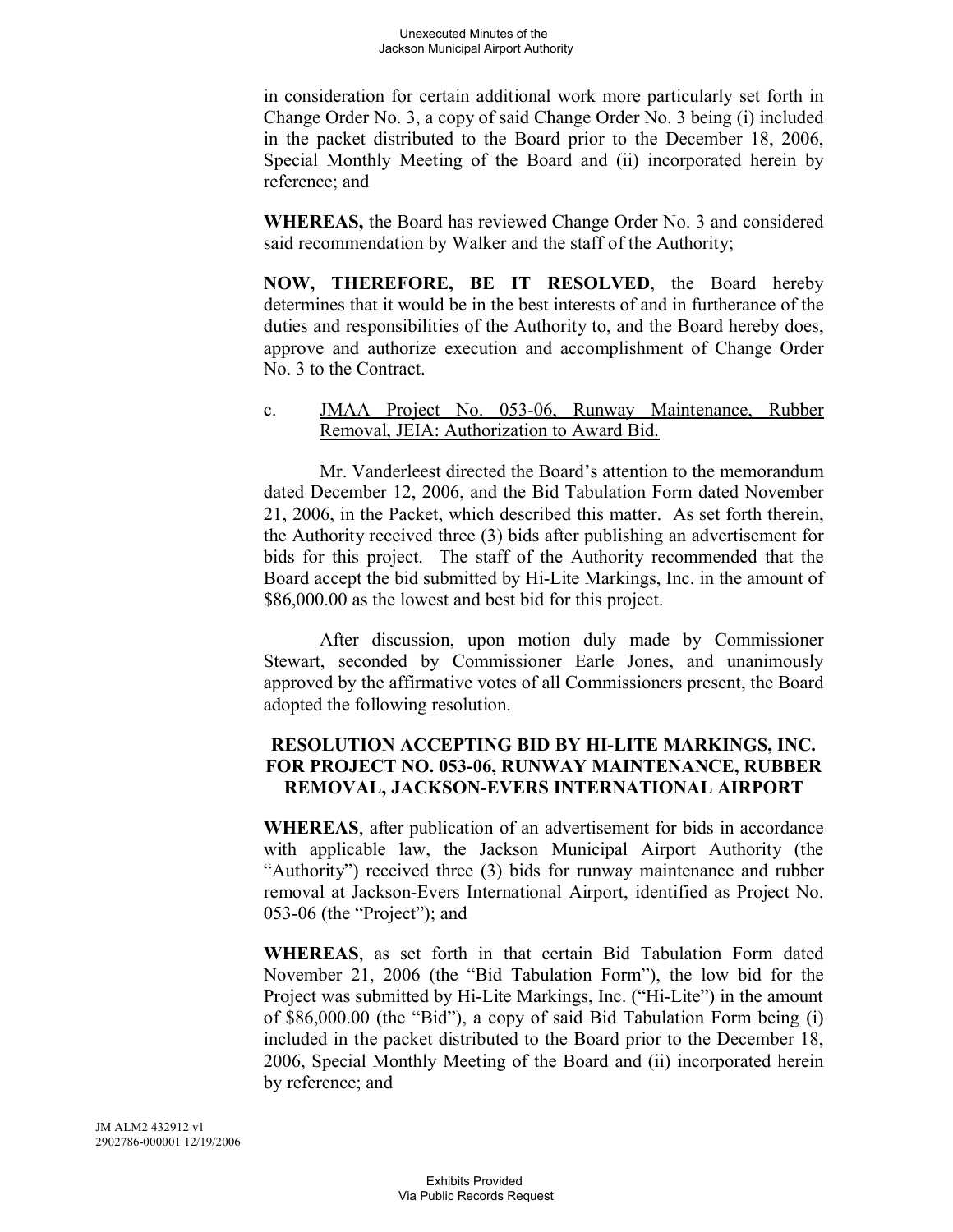**WHEREAS**, the staff of the Authority has advised the Board of Commissioners (the "Board") of the Authority that the Bid submitted by Hi-Lite was in compliance with the bid requirements, and has recommended that the Bid by Hi-Lite be accepted as the lowest and best bid for the Project; and

**WHEREAS**, the Board has considered said recommendation by the staff of the Authority;

**NOW, THEREFORE, BE IT RESOLVED**, the Board hereby determines that it would be in the best interests of and in furtherance of the duties and responsibilities of the Authority to, and the Board hereby does: (i) accept the Bid by Hi-Lite as the lowest and best bid for the Project, and (ii) authorize and direct the Chief Executive Officer of the Authority to negotiate and execute an appropriate agreement and related documents with Hi-Lite to accomplish the Project (collectively, the "Agreement"), said Agreement to be in such form and to contain such terms and conditions consistent with the foregoing as may be deemed appropriate by the Chief Executive Officer, as evidenced by his execution thereof.

d. Agreement for Internet Service, HKS: Authorization to Negotiate Service Agreement.

Mr. Vanderleest directed the Board's attention to the memorandum dated December 14, 2006, in the Packet, which discussed this matter. As set forth therein, the staff recommended entering into a service agreement with Air2Lan to provide internet access at Hawkins Field via a T1 line. Initial installation fees and equipment costs would be \$3,350.00. The annual service cost would be approximately \$3,360.00.

After discussion, upon motion duly made by Commissioner Stewart, seconded by Commissioner Earle Jones, and unanimously approved by the affirmative votes of all Commissioners present, the Board adopted the following resolution.

## **RESOLUTION APPROVING AND AUTHORIZING AGREEMENT WITH AIR2LAN FOR INTERNET SERVICE AT HAWKINS FIELD**

**WHEREAS**, the Jackson Municipal Airport Authority (the "Authority") operates Hawkins Field in Jackson, Hinds County, Mississippi; and

**WHEREAS**, the staff of the Authority has recommended that the Board of Commissioners (the "Board") approve and authorize negotiation and execution of a certain agreement (the "Agreement") with Air2Lan to provide internet service at Hawkins Field at a total cost of approximately \$6,710.00, including initial installation fees and equipment and the first year of service ("Internet Service"); and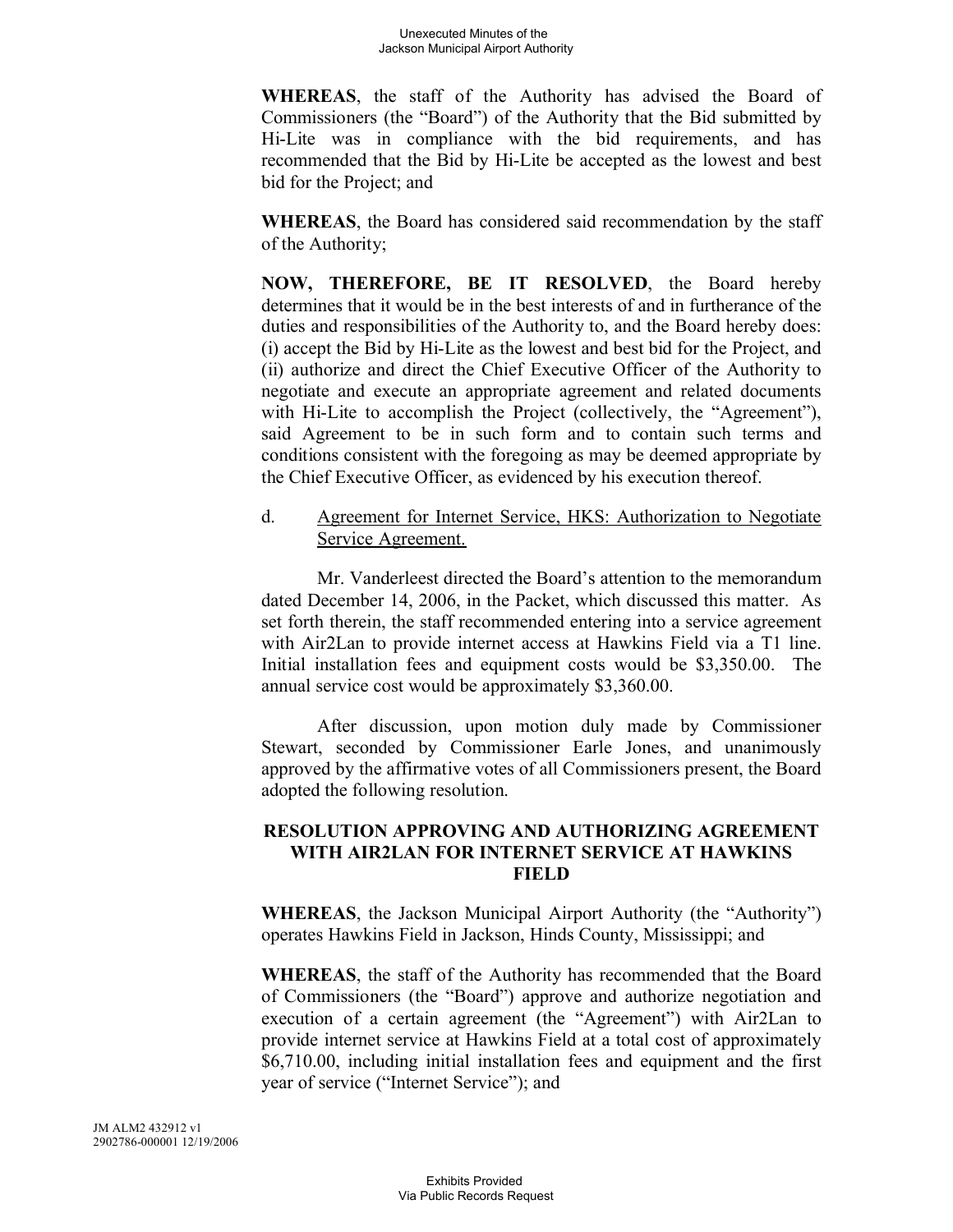**WHEREAS**, the Board has reviewed and considered said recommendation by the staff of the Authority;

**NOW, THEREFORE, BE IT RESOLVED**, the Board hereby determines that it would be in the best interests of and in furtherance of the duties and responsibilities of the Authority to, the Board hereby does, approve and authorize negotiation and execution of the Agreement with Air2Lan to provide Internet Service at Hawkins Field, said Agreement to be in such form consistent with the foregoing as may be deemed appropriate by the Chief Executive Officer of the Authority, as evidenced by his execution thereof.

4. Diversify Revenue and Opportunities Through Economic and Community Development.

#### a. Assignment of Lease, Fuel Farm, JEIA.

Mr. Vanderleest directed the Board's attention to the memorandum dated December 15, 2006, in the Packet, which discussed this matter. As set forth therein, Delta Air Lines, Inc. ("Delta") and United Parcel Service Co. ("UPS") constructed and operated a fuel farm (the "Fuel Facility") at JEIA in 1995. Delta and UPS now wish to sell the Fuel Facility and assign the underlying Fuel Farm Lease Agreement dated February 1, 2005 (the "Lease") to Mercury Air Center – Jackson, LLC ("Mercury"), the operator of the fixed base operation at JEIA. The Lease requires that the Authority approve any assignment of the Lease. The staff of the Authority recommended that the Board take the following actions: (i) approve and authorize execution of one or more consents to the assignment of the Lease from Delta and UPS to Mercury; (ii) release Delta and UPS from any liabilities that may arrive under the Lease after the assignment; (iii) approve and authorize negotiation and execution of a Supplemental Lease with Mercury at \$0.25 per square foot per annum for a ground lease at JEIA for approximately 770 square feet of real property near the Fuel Facility for an administrative/technical office related to the Fuel Facility; and (iv) approve and authorize the staff to take whatever steps are necessary to repair that certain oil-water separator which services the Fuel Facility, including advertising for bids if required by applicable law.

During discussion, Mr. Moore, as general legal counsel to the Authority, explained the consequences and background of the staff recommendations listed above.

After discussion, upon motion duly made by Commissioner Patton, seconded by Commissioner Stewart, and unanimously approved by the affirmative votes of all Commissioners present, the Board adopted the following resolution.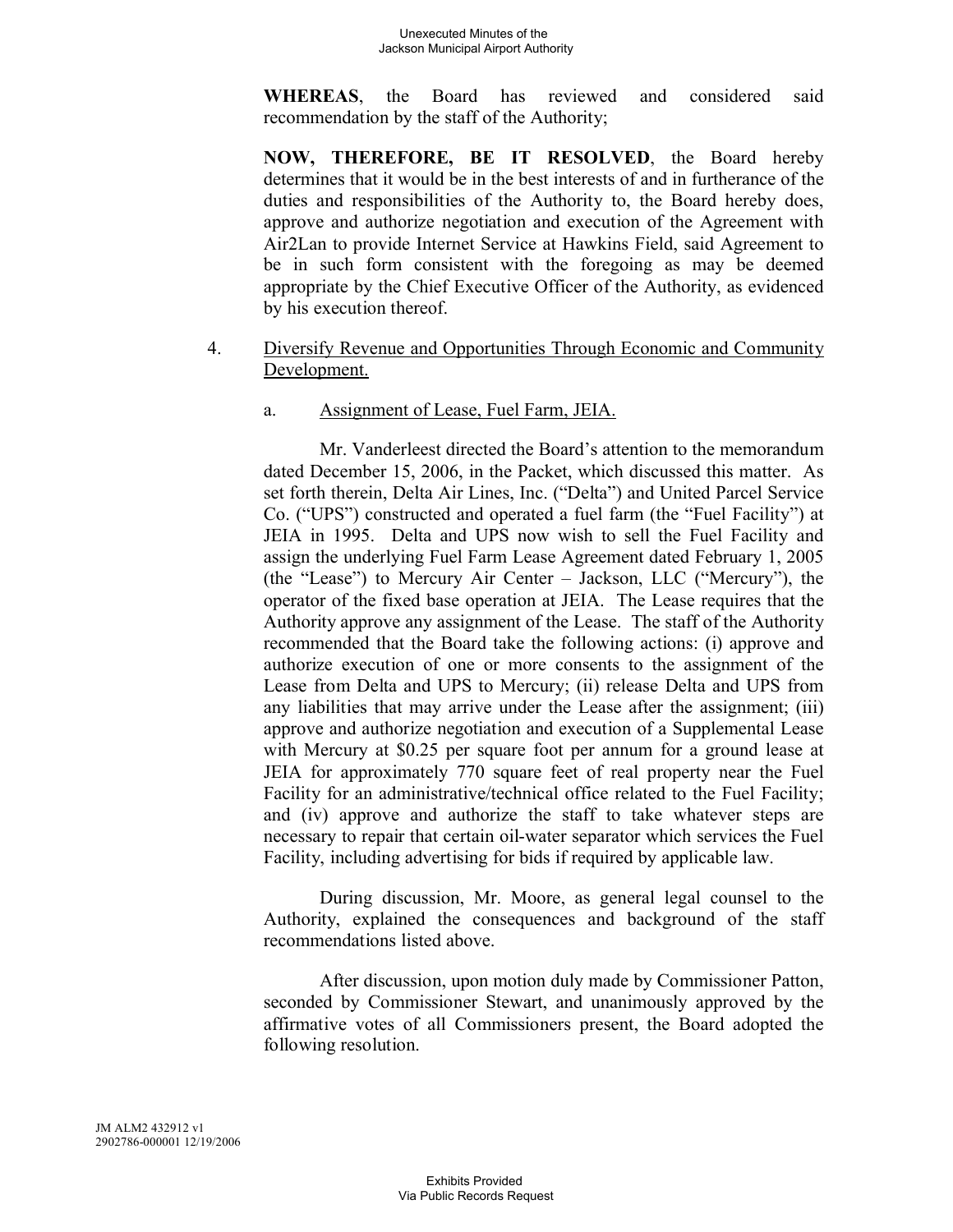## **RESOLUTION APPROVING AND AUTHORIZING ASSIGNMENT OF LEASE OF FUEL FARM AT JACKSON-EVERS INTERNATIONAL AIRPORT AND RELATED MATTERS**

**WHEREAS**, the Jackson Municipal Airport Authority (the "Authority") operates Jackson-Evers International Airport ("JEIA") in Jackson, Rankin County, Mississippi; and

**WHEREAS**, in 1995, Delta Air Lines, Inc. ("Delta") and United Parcel Service Co. ("UPS") constructed a certain fuel farm (the "Fuel Facility") at JEIA; and

**WHEREAS**, Delta and UPS wish to sell the Fuel Facility and assign the underlying Fuel Farm Lease Agreement between Delta and UPS and the Authority dated February 1, 2005 (the "Lease") to Mercury Air Center – Jackson, LLC ("Mercury"), the operator of the fixed base operation at JEIA; and

**WHEREAS**, in accordance with the Lease, Delta, UPS, and Mercury have requested that the Authority approve and execute an assignment of the Lease as of January 1, 2007, by Delta and UPS to Mercury (the "Assignment"), as more particularly described in that certain memorandum dated December 15, 2006 (the "Memorandum"), a copy of which is (i) included in the packet distributed to the Board prior to the December 18, 2006, Special Monthly Meeting of the Board and (ii) incorporated herein by reference; and

**WHEREAS**, for reasons set forth in the Memorandum, the staff of the Authority has recommended that the Board take the following actions: (i) approve and authorize execution of one or more consents to the Assignment of the Lease from Delta and UPS to Mercury; (ii) release Delta and UPS from any liabilities that may arrive under the Lease after the Assignment; (iii) approve and authorize negotiation and execution of a Supplemental Lease with Mercury at \$0.25 per square foot per annum for a ground lease at JEIA for approximately 770 square feet of real property near the Fuel Facility for an administrative/technical office related to the Fuel Facility; and (iv) approve and authorize the staff to take whatever steps are necessary to repair that certain oil-water separator which services the Fuel Facility, including advertising for bids if required by applicable law; and

**WHEREAS**, the Board has reviewed the Memorandum and considered the recommendations of the staff of the Authority;

**NOW, THEREFORE, BE IT RESOLVED**, the Board hereby determines that it would be in the best interests of and in furtherance of the duties and responsibilities of the Authority to, the Board hereby does: (i)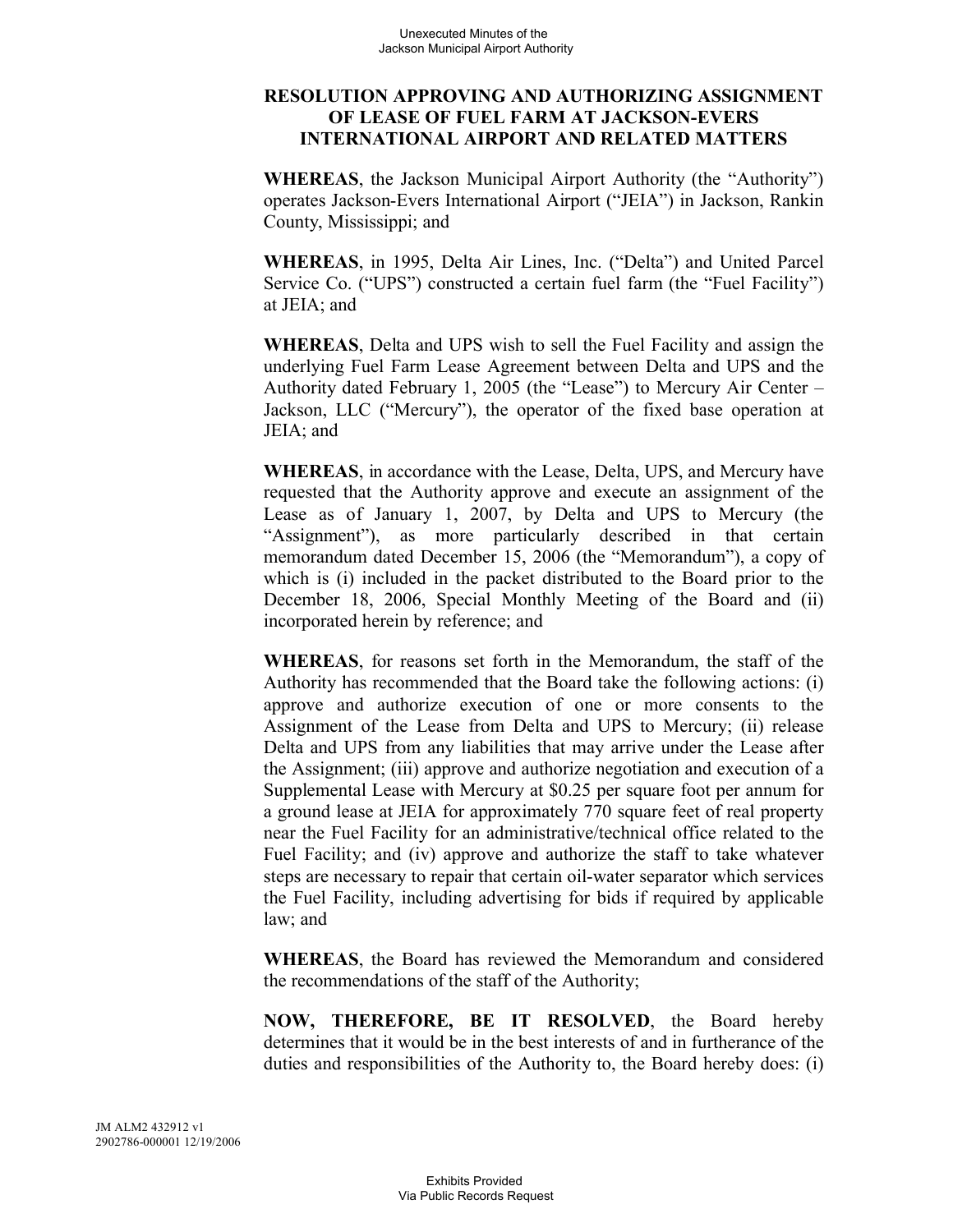approve and authorize execution of one or more consents to the Assignment of the Lease from Delta and UPS to Mercury, said consents to be in such form consistent with the foregoing as may deemed appropriate by the Chief Executive Officer of the Authority, as evidenced by his execution thereof; (ii) release Delta and UPS from any liabilities that may arrive under the Lease after the Assignment; (iii) approve and authorize negotiation and execution of a Supplemental Lease with Mercury at \$0.25 per square foot per annum for a ground lease at JEIA for approximately 770 square feet of real property near the Fuel Facility for an administrative/technical office related to the Fuel Facility, said Supplemental Lease to be in such form consistent with the foregoing as may deemed appropriate by the Chief Executive Officer of the Authority, as evidenced by his execution thereof; and (iv) approve and authorize the staff to take whatever steps are necessary to repair that certain oil-water separator which services the Fuel Facility, including advertising for bids if required by applicable law.

## **B. Other Matters.**

## 1. Welcome for Commissioner Patton.

Chairman J. R. Jones welcomed Commissioner Johnnie Patton to the Board.